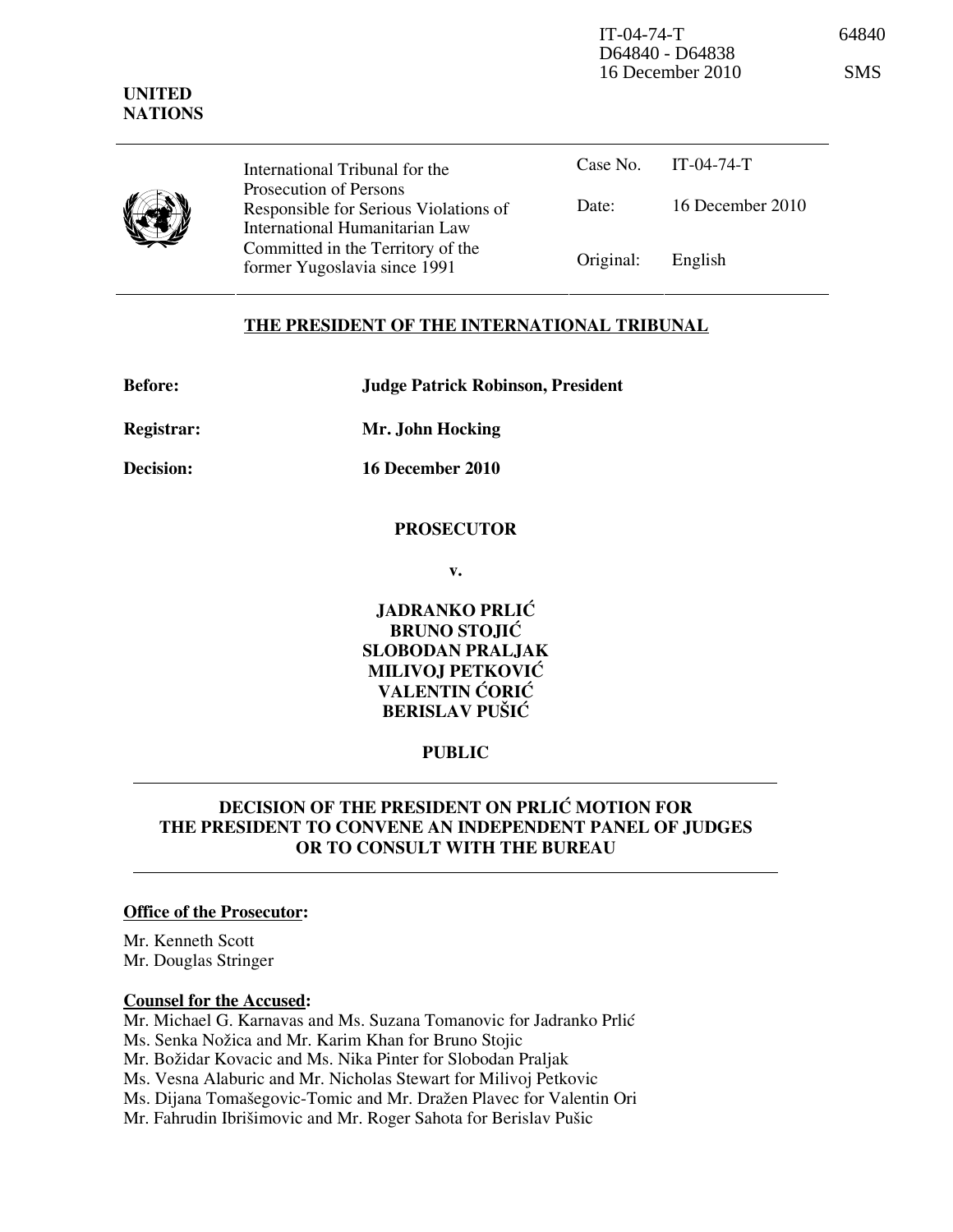I, Patrick Robinson, President of the International Tribunal for the Prosecution of Persons Responsible for Serious Violations of International Humanitarian Law Committed in the Territory of the former Yugoslavia since 1991 ("Tribunal"), am seised of "Jadranko Prlic's Request for the President to Convene an Independent Panel of Judges or to Consult with the Bureau to Determine Whether This Trial Chamber Can Properly Function in Deliberating and Rendering a Fair Judgement", filed by Mr. Michael G. Karnavas, Counsel for Jadranko Prlić, on 14 December 2010 ("Motion");

NOTING that, in the Motion, Mr. Karnavas requests, on behalf of Jadranko Prlić, that the President, pursuant to Rules 23 and 54 of the Rules of Procedure and Evidence of the Tribunal ("Rules"), appoint an independent panel of Judges or consult with the other members of the Bureau on the question of whether the Trial Chamber in the *Prlić et al.* case is functioning properly and is capable of deliberating in the manner envisaged by the Statute of the Tribunal ("Statute") and the Rules, as is the procedure with other duly constituted Trial Chambers;<sup>1</sup>

NOTING that Mr. Karnavas argues that the Motion is necessary due to the appearance of irreconcilable differences, bordering upon antipathy, between the three Judges of the Trial Chamber seised of the present case and the fact that this antipathy raises doubts regarding their ability to function as a collective body when deliberating over evidence;

NOTING that Mr. Karnavas states that Prlić is entitled to be tried and judged by a fully functioning Trial Chamber and that a reasonable observer would conclude that a fair procedure in accordance with the Rules and Statue may no longer be possible, citing the number and content of dissenting opinions of the Presiding Judge and the complexity of the proceedings as evidence for this claim;<sup>2</sup>

NOTING that Mr. Karnavas states that a stay of the proceedings should be considered "if it is determined that the moral integrity of the proceedings will be undermined";<sup>3</sup>

CONSIDERING that Article 20(1) of the Statute provides that Trial Chambers shall ensure that a trial is fair and expeditious and that proceedings are conducted in accordance with the Rules, with full respect for the rights of the accused and due regard for the protection of victims and witnesses;

CONSIDERING that Rule 19 of the Rules provides that the President shall preside at all plenary meetings, coordinate the work of the Chambers, supervise the activities of the Registry, exercise all other functions conferred upon him by the Statute and the Rules, and issue Practice Directions; Rule

 $\overline{a}$ 

<sup>1</sup> Motion, pp. 7–8.

<sup>2</sup> Motion, p. 1, paras 12–18.

<sup>&</sup>lt;sup>3</sup> Motion, para. 19.